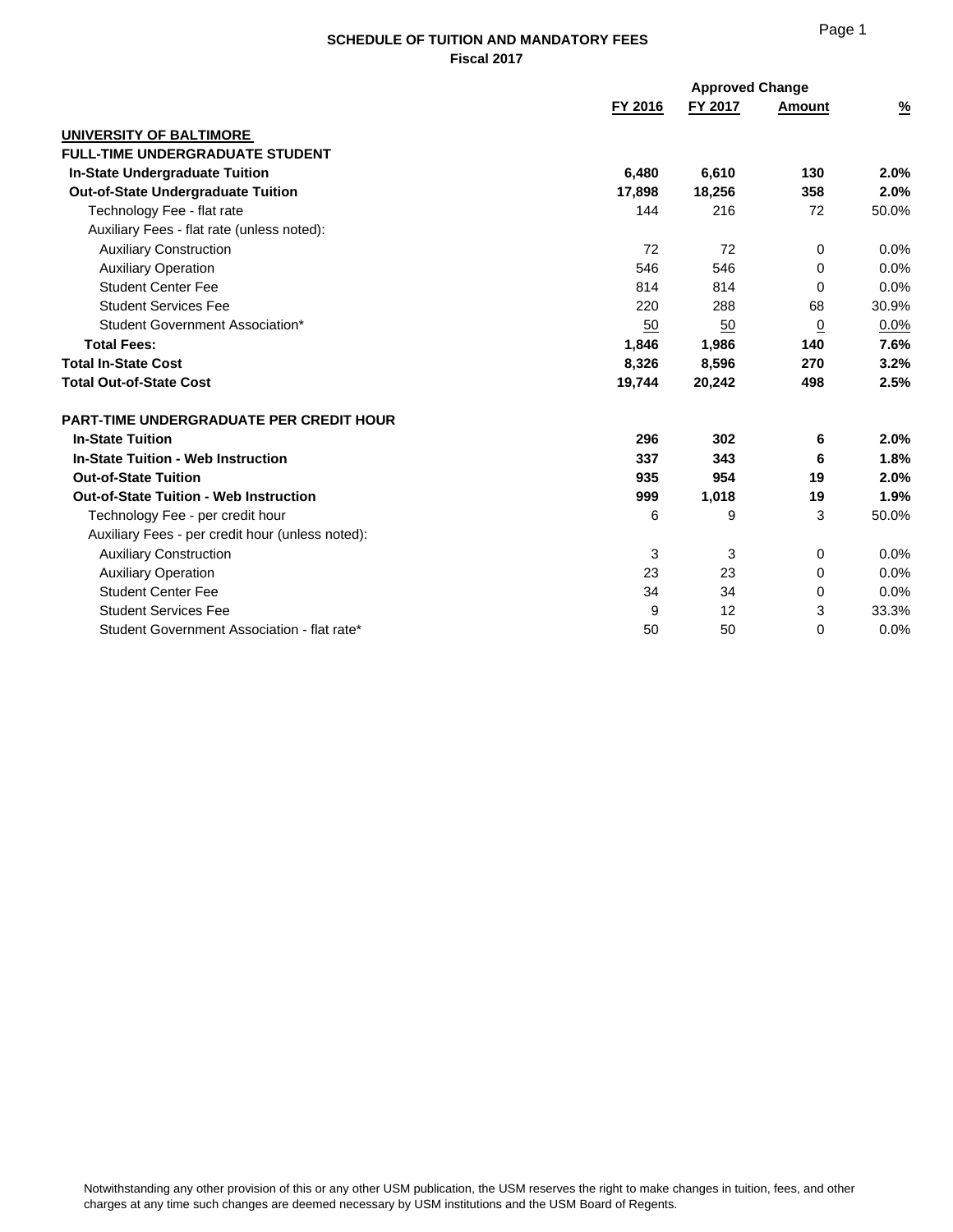|                                                                          |                 | <b>Approved Change</b> |                |               |
|--------------------------------------------------------------------------|-----------------|------------------------|----------------|---------------|
|                                                                          | FY 2016         | FY 2017                | <b>Amount</b>  | $\frac{9}{6}$ |
|                                                                          |                 |                        |                |               |
| <b>FULL-TIME LAW STUDENT (J.D.)</b><br>In-State FT Law Tuition - J.D.    | 27,314          | 28,134                 | 820            | 3.0%          |
| Out-of-State FT Law Tuition - J.D.                                       | 40,740          | 41,962                 | 1,222          | 3.0%          |
|                                                                          | 144             | 216                    | 72             | 50.0%         |
| Technology Fee - flat rate<br>Auxiliary Fees - flat rate (unless noted): |                 |                        |                |               |
|                                                                          | 72              | 72                     |                |               |
| <b>Auxiliary Construction</b>                                            |                 |                        | 0              | 0.0%          |
| <b>Auxiliary Operation</b><br><b>Student Center Fee</b>                  | 546<br>814      | 546<br>814             | 0<br>0         | 0.0%<br>0.0%  |
| <b>Student Services Fee</b>                                              |                 | 288                    |                |               |
|                                                                          | 220             |                        | 68             | 30.9%         |
| Student Bar Association*                                                 | 74              | 74                     | $\overline{0}$ | 0.0%          |
| <b>Total Fees:</b>                                                       | 1,870           | 2,010                  | 140            | 7.5%          |
| Total In-State FT Law - J.D.                                             | 29,184          | 30,144                 | 960            | 3.3%          |
| Total Out-of-State FT Law - J.D.                                         | 42,610          | 43,972                 | 1,362          | 3.2%          |
| FULL-TIME LAW STUDENT (LL.M. - US)                                       |                 |                        |                |               |
| In-State FT Law Tuition - LL.M. - US                                     | 18,130          | 19,990                 | 1,860          | 10.3%         |
| Out-of-State FT Law Tuition - LL.M. - US                                 | 18,130          | 19,990                 | 1,860          | 10.3%         |
| Technology Fee - flat rate                                               | 144             | 216                    | 72             | 50.0%         |
| Auxiliary Fees - flat rate (unless noted):                               |                 |                        |                |               |
| <b>Auxiliary Construction</b>                                            | 72              | 72                     | 0              | 0.0%          |
| <b>Auxiliary Operation</b>                                               | 546             | 546                    | 0              | 0.0%          |
| <b>Student Center Fee</b>                                                | 814             | 814                    | 0              | 0.0%          |
| <b>Student Services Fee</b>                                              | 220             | 288                    | 68             | 30.9%         |
| Student Bar Association*                                                 | $\overline{74}$ | 74                     | $\overline{0}$ | 0.0%          |
| <b>Total Fees:</b>                                                       | 1,870           | 2,010                  | 140            | 7.5%          |
| Total In-State FT Law - LL.M. - US                                       | 20,000          | 22,000                 | 2,000          | 10.0%         |
| Total Out-of-State FT Law - LL.M. - US                                   | 20,000          | 22,000                 | 2,000          | 10.0%         |
|                                                                          |                 |                        |                |               |
| PART-TIME LAW PER CREDIT HOUR                                            |                 |                        |                |               |
| J.D. In-State                                                            | 1,131           | 1,165                  | 34             | 3.0%          |
| J.D. Out-of-State                                                        | 1,593           | 1,641                  | 48             | 3.0%          |
| LL.M. US In-State                                                        | 610             | 673                    | 63             | 10.3%         |
| LL.M. US Out-of-State                                                    | 610             | 673                    | 63             | 10.3%         |
| LL.M. Tax In-State/Masters Tax In-State                                  | 1,271           | 979                    | (292)          | $-23.0%$      |
| LL.M. Tax Out-of-State/Masters Tax Out-of-State                          | 1,791           | 979                    | (812)          | $-45.3%$      |
| Technology Fee - per credit hour                                         | 6               | 9                      | 3              | 50.0%         |
| Auxiliary Fees - per credit hour (unless noted):                         |                 |                        |                |               |
| <b>Auxiliary Construction</b>                                            | 3               | 3                      | 0              | 0.0%          |
| <b>Auxiliary Operation</b>                                               | 23              | 23                     | 0              | 0.0%          |
| <b>Student Center Fee</b>                                                | 34              | 34                     | 0              | 0.0%          |
| <b>Student Services Fee</b>                                              | 9               | 12                     | 3              | 33.3%         |
| Student Bar Association - flat rate (LL.M. students only)*               | 74              | 74                     | 0              | 0.0%          |
| Student Government Association - flat rate (Masters Tax only)*           | 50              | 50                     | 0              | 0.0%          |
|                                                                          |                 |                        |                |               |
| <b>PART-TIME GRADUATE PER CREDIT HOUR</b>                                |                 |                        |                |               |
| In-State (MBA - in person and on-line instruction)                       | 800             | 824                    | 24             | 3.0%          |
| Regional (MBA - in person and on-line instruction)                       | 1,116           | 824                    | (292)          | $-26.2%$      |
| Out-of-State (MBA - on-line instruction)                                 | 1,116           | 824                    | (292)          | $-26.2%$      |
| Out-of-State (MBA - in person instruction                                | 1,116           | 1,149                  | 33             | 3.0%          |
| Technology Fee - per credit hour                                         | 6               | 9                      | 3              | 50.0%         |
| Auxiliary Fees - per credit hour (unless noted):                         |                 |                        |                |               |
| <b>Auxiliary Construction</b>                                            | 3               | 3                      | 0              | 0.0%          |
| <b>Auxiliary Operation</b>                                               | 23              | 23                     | 0              | 0.0%          |
| <b>Student Center Fee</b>                                                | 34              | 34                     | 0              | 0.0%          |
| <b>Student Services Fee</b>                                              | 9               | 12                     | 3              | 33.3%         |
| Student Government Association - flat rate $\sim$ $\sim$                 | 50              | 50.                    | U              | $0.0\%$       |

Notwith Gand Association Government Association - flat Fact rate of the USM reserves the right to make changes in tuition, fees, and other USM reserves the right to make changes in tuition, fees, and other charges at any time such changes are deemed necessary by USM institutions and the USM Board of Regents.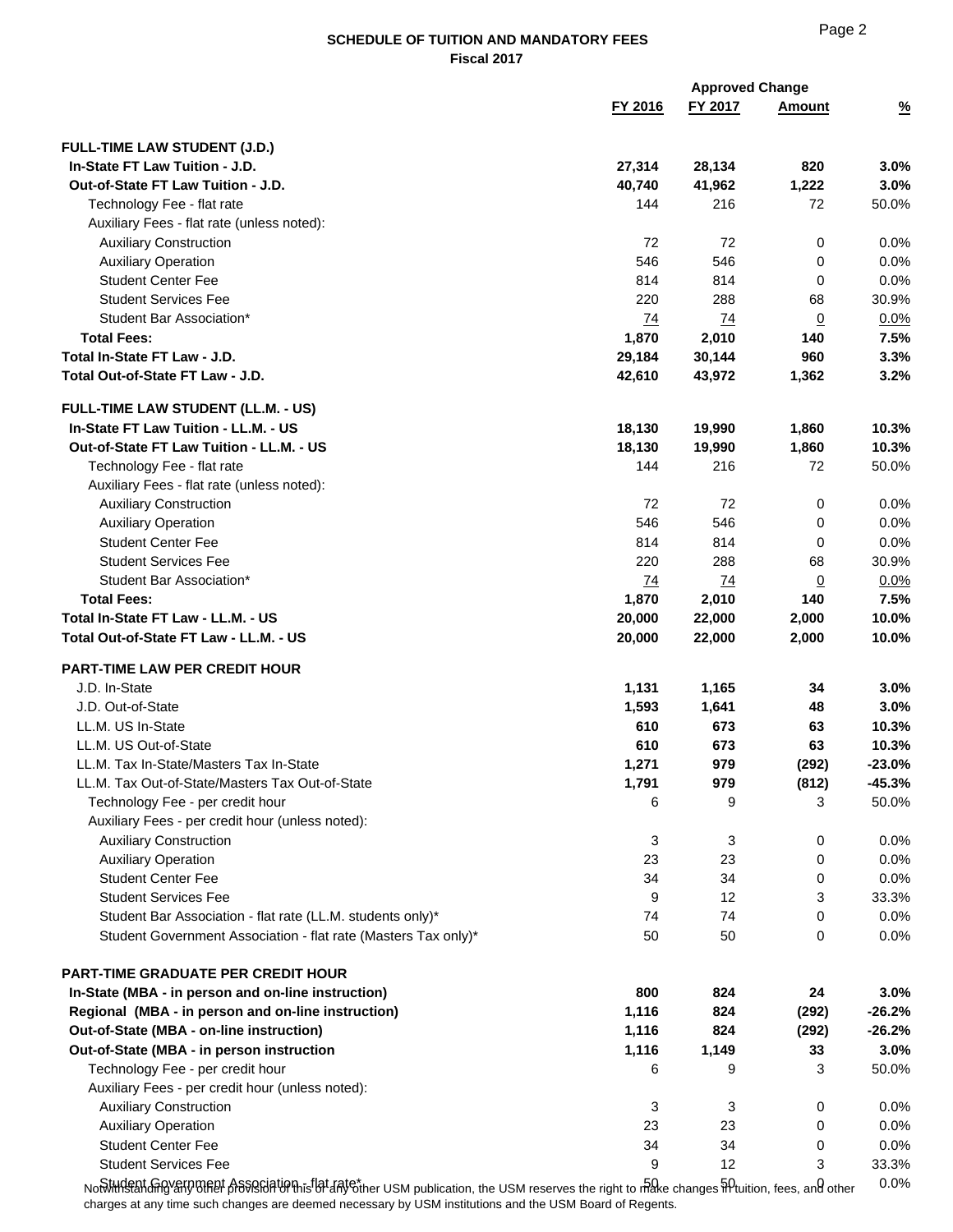|                                                                          |         | <b>Approved Change</b> |               |               |
|--------------------------------------------------------------------------|---------|------------------------|---------------|---------------|
|                                                                          | FY 2016 | FY 2017                | <b>Amount</b> | $\frac{9}{6}$ |
| <b>PART-TIME GRADUATE PER CREDIT HOUR</b>                                |         |                        |               |               |
| <b>Business - other than MBA and MS in Taxation:</b>                     |         |                        |               |               |
| <b>In-State</b>                                                          | 740     | 762                    | 22            | 3.0%          |
| In-State - Web Instruction                                               | 790     | 812                    | 22            | 2.8%          |
| Regional**                                                               | 1,032   | 762                    | (270)         | $-26.2%$      |
| Regional - Web instruction**                                             | 1,082   | 812                    | (270)         | $-25.0%$      |
| <b>Out-of-State</b>                                                      | 1,032   | 1,063                  | 31            | 3.0%          |
| <b>Out-of-State - Web Instruction</b>                                    | 1,082   | 1,113                  | 31            | 2.9%          |
| Technology Fee - per credit hour                                         | 6       | 9                      | 3             | 50.0%         |
| Auxiliary Fees - per credit hour (unless noted):                         |         |                        |               |               |
| <b>Auxiliary Construction</b>                                            | 3       | 3                      | 0             | 0.0%          |
| <b>Auxiliary Operation</b>                                               | 23      | 23                     | 0             | 0.0%          |
| <b>Student Center Fee</b>                                                | 34      | 34                     | 0             | 0.0%          |
| <b>Student Services Fee</b>                                              | 9       | 12                     | 3             | 33.3%         |
| Student Government Association - flat rate*                              | 50      | 50                     | $\Omega$      | $0.0\%$       |
| <b>PART-TIME GRADUATE PER CREDIT HOUR - Arts &amp; Sciences</b>          |         |                        |               |               |
| <b>In-State</b>                                                          | 709     | 709                    | 0             | 0.0%          |
| In-State - Web Instruction                                               | 819     | 819                    | 0             | 0.0%          |
| Out-of-State: MS Interaction Design & Information Architecture - on-line | 1,131   | 819                    | (312)         | $-27.6%$      |
| Regional**                                                               | 1,028   | 709                    | (319)         | $-31.0%$      |
| Regional - Web Instruction**                                             | 1,131   | 819                    | (312)         | $-27.6%$      |
| <b>Out-of-State</b>                                                      | 1,028   | 1,059                  | 31            | 3.0%          |
| <b>Out-of-State - Web Instruction</b>                                    | 1,131   | 1,162                  | 31            | 2.7%          |
| Technology Fee - per credit hour                                         | 6       | 9                      | 3             | 50.0%         |
| Auxiliary Fees - per credit hour (unless noted):                         |         |                        |               |               |
| <b>Auxiliary Construction</b>                                            | 3       | 3                      | 0             | 0.0%          |
| <b>Auxiliary Operation</b>                                               | 23      | 23                     | 0             | 0.0%          |
| <b>Student Center Fee</b>                                                | 34      | 34                     | 0             | 0.0%          |
| <b>Student Services Fee</b>                                              | 9       | 12                     | 3             | 33.3%         |
| Student Government Association - flat rate*                              | 50      | 50                     | $\Omega$      | 0.0%          |
| <b>PART-TIME GRADUATE PER CREDIT HOUR - Public Affairs</b>               |         |                        |               |               |
| <b>In-State</b>                                                          | 709     | 730                    | 21            | 3.0%          |
| In-State - Web Instruction                                               | 819     | 840                    | 21            | 2.6%          |
| Out-of-State: Masters Public Administration - on-line                    | 1,131   | 840                    | (291)         | $-25.7%$      |
| Regional**                                                               | 1,028   | 730                    | (298)         | $-29.0%$      |
| <b>Regional - Web Instruction**</b>                                      | 1,131   | 840                    | (291)         | $-25.7%$      |
| <b>Out-of-State</b>                                                      | 1,028   | 1,059                  | 31            | 3.0%          |
| Out-of-State - Web Instruction                                           | 1,131   | 1,162                  | 31            | 2.7%          |
| Technology Fee - per credit hour                                         | 6       | 9                      | 3             | 50.0%         |
| Auxiliary Fees - per credit hour (unless noted):                         |         |                        |               |               |
| <b>Auxiliary Construction</b>                                            | 3       | 3                      | 0             | 0.0%          |
| <b>Auxiliary Operation</b>                                               | 23      | 23                     | 0             | 0.0%          |
| <b>Student Center Fee</b>                                                | 34      | 34                     | 0             | 0.0%          |
| <b>Student Services Fee</b>                                              | 9       | 12                     | 3             | 33.3%         |
| Student Government Association - flat rate*                              | 50      | 50                     | 0             | 0.0%          |
|                                                                          |         |                        |               |               |